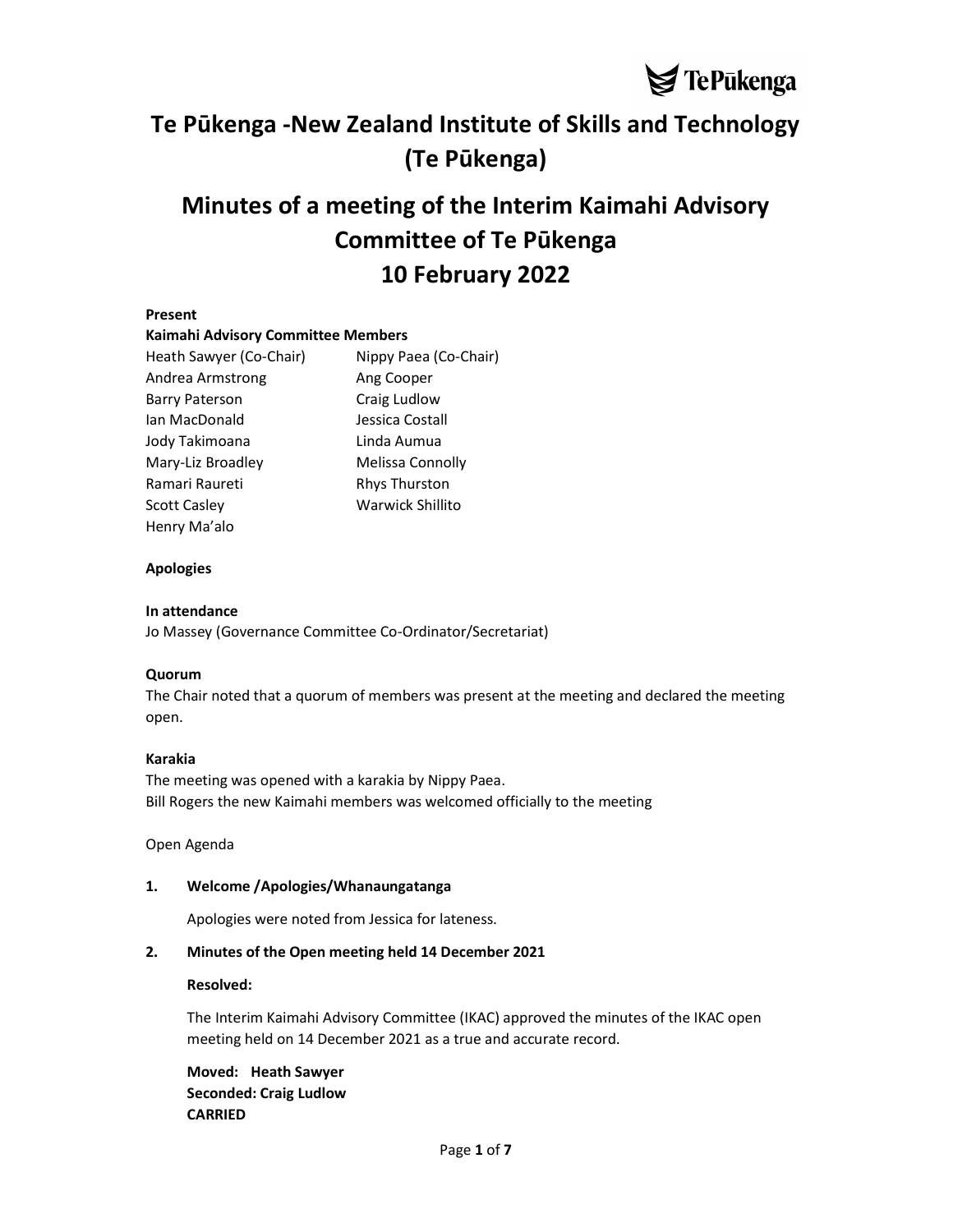

# Action 1: Ramari to follow up with Komiti Māori around two representatives from this Komiti serving on Te Poari Akoranga.

Ramari updated that she has followed up with Mary-Liz to seek clarification if the request was for a member from Komiti Māori or was it a Māori representative.

ACTION 1: Not completed – Ramari will follow up and update at the March meeting to clarify if this request from Te Poari Akoranga is for a Komiti Māori member or a Māori representative to serve on the committee.

#### 3. Standing Items

#### 3.1 Register of Interest

No register of interests were noted.

#### 3.2 Committee Updates

#### 1. Co-Chair verbal Report

Members were updated by Nippy and our main task at hand is setting up the back end of this committee. Heath will discuss later in the agenda the meeting which took place last week with key Te Pūkenga staff, the Chair and Deputy Chair of the Council with the co-chairs of the Learner and Staff committees that focused on what Council expects from the committee and from this a relationship agreement will be formed.

#### 2. Komiti Māori – Ramari Raureti (Kaimahi Advisory rep on the Komiti Māori)

Ramari provided the following overview of what was discussed at the recent Komiti Māori meetings.

- A meeting was held with Te Taumata Aronui, a group that works with Ministers and officials to provide independent recommendations and advice about how tertiary education can better meet the needs of Māori students and communities. Ramari noted she was encouraged to hear Dr Wayne Ngata the Chairperson mentioned "Where there are opportunities (for Te Komiti Māori) to push harder, we'll certainly support". Ramari updated on her presentation around Te Pūkenga and what is happening in the Komiti Māori space with staff at Te Pūkenga attending the meeting to provide updates to the members.
- Ramari provided an update to the members on the following two matters that she presented to the Komiti Māori meeting on behalf of this committee.
	- She raised with the Komiti the Otago Polytechnic's staff member's letter re: proposed operating model and te Pūkenga governance. The Komiti Māori will reply to the letter writer stating action they have taken and will forward letter to Te Pūkenga senior management and request that they respond to the letter writer. The Komiti also advised for any future requests like this that the Kaimahi Advisory council rep take these to their own management first, then to Te Pūkenga senior management if required.
	- The second item raised on behalf of IKAC was to request guidance from Komiti Māori re: operating according to Te Tiriti o Waitangi. While Komiti Māori chairs are open to discuss further with Kaimahi Committee Chairs they did state that the Kaimahi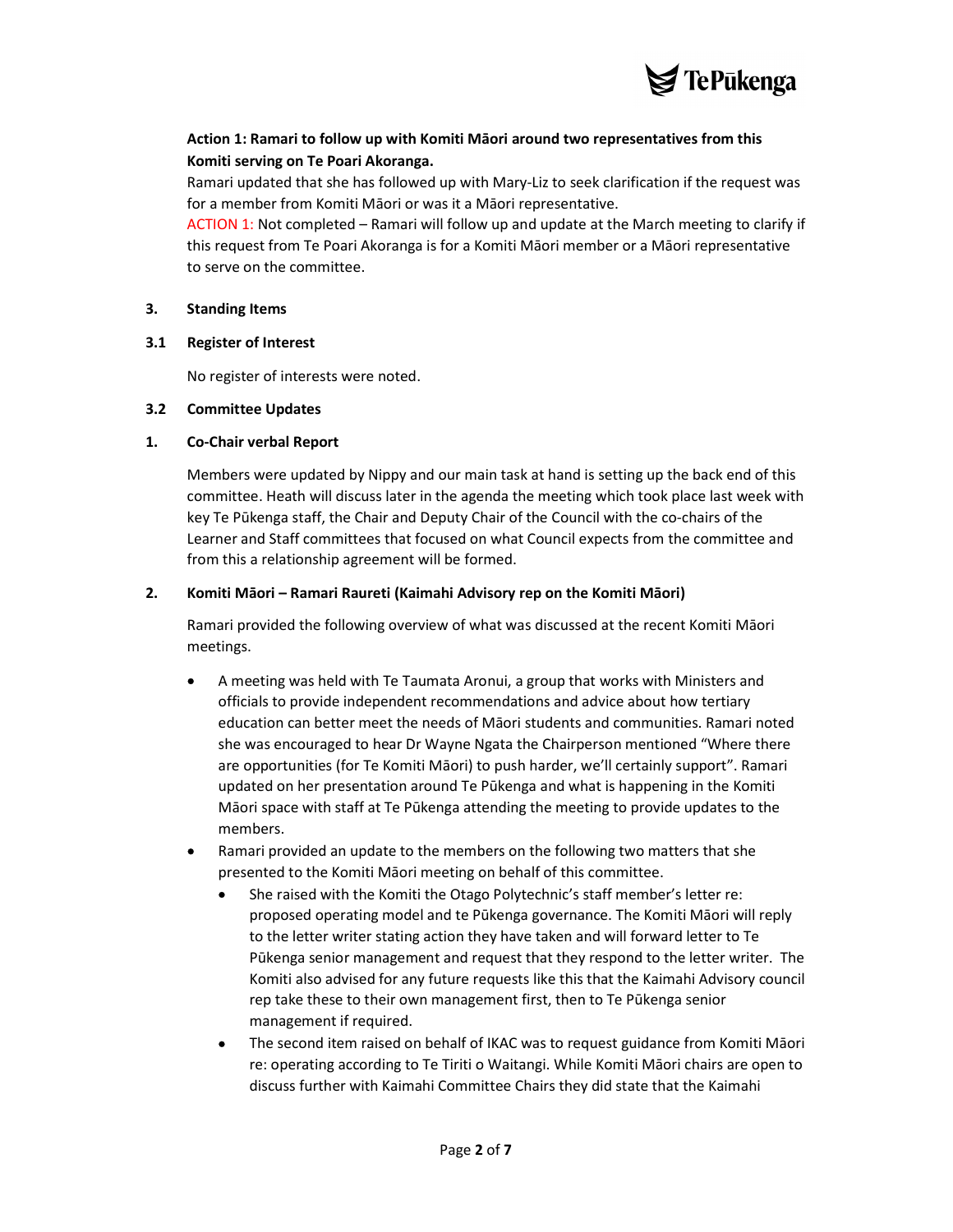

advisory committee should determine for themselves how to act, it's not for one committee to make these decisions for another committee.

- Te Pūkenga council workshop with Komiti Māori and the Equity Team for February 2022 was to be around Te Tiriti o Waitangi, this was now changed to look at Equity. The Komiti Māori have gone back with the recommendation that the first workshop focuses solely on Te Tiriti o Waitangi and not equity.
- Raised at the meeting by Ana Morrison was around the ITP Early Movers. Ramari asked members of IKAC if they have received comms around this within their subsidiaries' and if so, what advantage is there for subsidiaries to consider being part of this?

In response to Ramari's update above members noted the following

- Regarding the idea of examining Te Tiriti o Waitangi first before addressing equity, Heath stated that he agrees with the recommendation that this be discussed first, given that Te Tiriti provides the why as the first step. Heath also noted that as part of our workplan and in the equity space, we need to better understand te Tiriti, so that we are able to have more meaningful discussions about equity.
- Linda Aumua is concerned and believes Māori and Pasifika should not be included in equity. She added that this is troubling because it does not provide clarity. If they are all under one umbrella, this would not provide any group with a position to change.
- Bill Rogers noted that NorthTec will love to be considered an early mover. Bill also discuss TEU Tiriti model Framework Model. Heath asked Bill if he can share this document with members.
- Ramari was asked by Jody to elaborate on what problems or issues may be encountered by a group of early movers. She was uncertain about what issues may arise, but this was raised at Komiti Māori. She wondered if other members had heard about this in other committees. According to Heath, this is a pilot program involving groups or ITPs that are confident enough to make mistakes and provide feedback.
- Nippy noted that she had heard about the early movers in an update last week and that since it came to Komiti Māori, the Kaimahi committee should have known of it, so we are aware of it if asked by subsidiary staff. Additionally, she indicated that when reviewing the survey that went out last week, it should have been mindful of Te Tiriti first before equity. She believes that we should request the raw data from these types of surveys distributed to the ITP staff along with the feedback received.

Heath discussed that as part of the matter concerning Tiriti o Waitangi before Equity we need to draft a statement, and as a committee we need to know whether all members support the statement, or if any further information is necessary prior to making a decision. Please put any questions forward to the committee so they can provide clarity on those areas.

Linda also suggested she will need to discuss this with the Pacific community around if this shouldn't be part of equity to get their feedback.

ACTION 2: IKAC members are asked to indicate whether they are in agreement with IKAC preparing a statement supporting Te Tiriti o Waitangi before Equity. Te Tiriti is not an area to be included in the Equity Framework, but a separate area required to allow for informed equity for Māori.

Clarification from Ana Morrison would be good around the framing of Te Tiriti and Equity. In the workplan it lists them separately.

#### 3. Te Poari Akoranga - Mary-Liz Broadley / Linda Aumua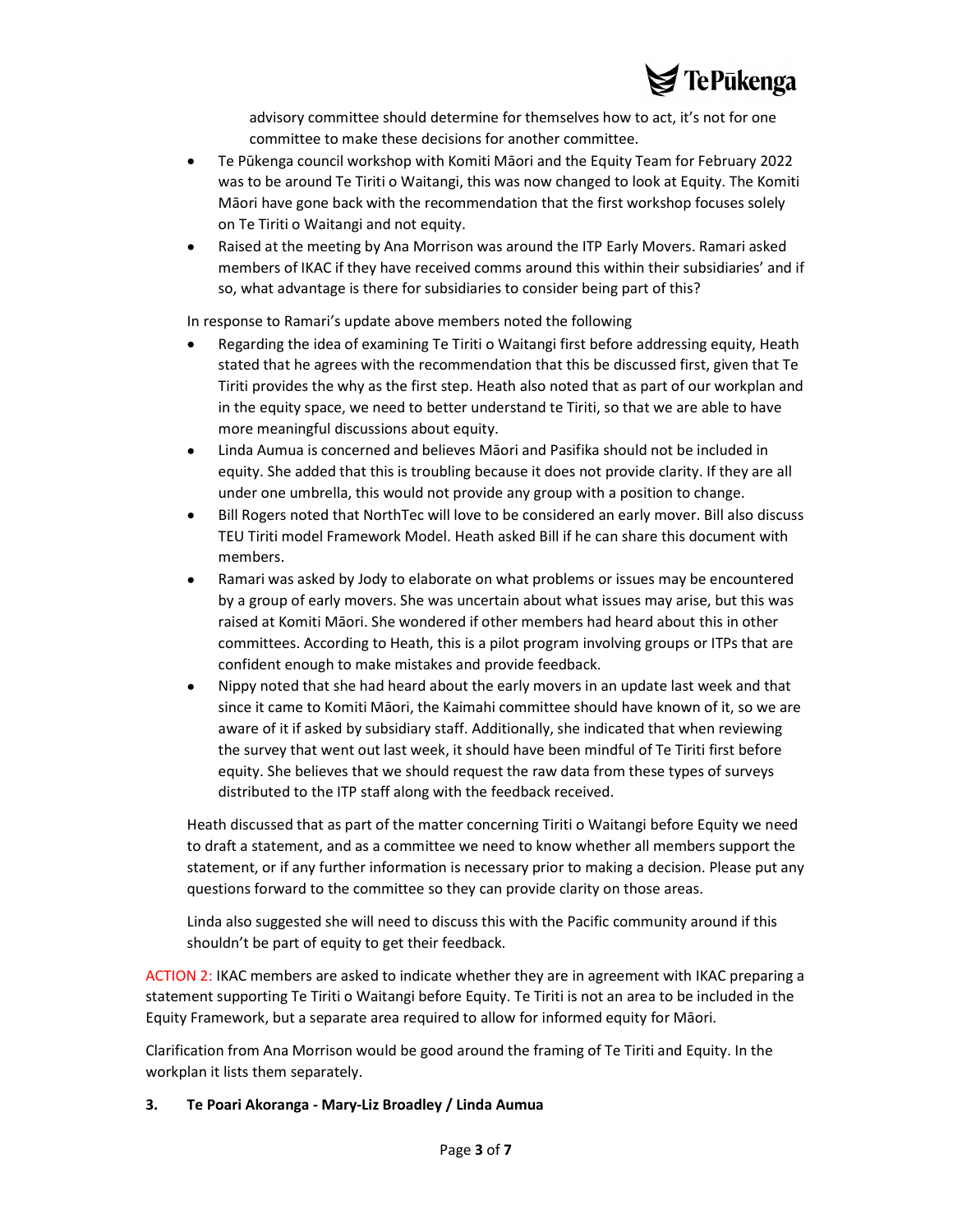

A brief update was provided by the committee representatives regarding the meeting held this week; they indicated that it was fast-paced and informative, and they left the meeting feeling confident about Te Pūkenga and how it is coming together. Linda mentioned that she is now on the Approvals Committee for qualifications. There are two new members of staff at Te Pūkenga in the academic and qualifications areas: Julie Thorburn is the Capability Lead-Product Development and is working on the Unification of Programmes, and Shane Wholers is the Director of Development & Insight, who is responsible for developing dashboards. It suggested that it would be beneficial if both Julie and Shane were able to attend one of our huis to share an update on these topics.

There was also a mention that a roadmap on the unification of programs will be released in the next week or two. This will include the when, what, how, and who. Further discussions around the unification of programmes will be discussed further in the closed session of this meeting.

ACTION 3: Te Pukenga staff members Julie Thorburn and Shane Wholers to attend one of the Kaimahi Hui to provide an update on the Unification of Programmes and Dashboards.

# 4. Workshop around the role of the Interim Staff Advisory Committee and a description of function.

Tania Winslade, Simone Anderson, Becca Brooke, and Keri-Anne Tane attended meeting to take part in the relationship agreement discussions.

The purpose of the mini workshop is to review the current state of our relationship with Council and to create a relationship agreement as well as understand what their expectations are from this committee and what is and is not appropriate for it to be involved in. The notes from the co-design workshop conducted with Council and the Co-Chairs from the Kaimahi and Learner committees last Friday were shared by Heath.

Training and support will be provided in this area in order to better understand how to handle any issues that might arise and make the decision whether it is an operational issue. We need to inform our staff about our role while still providing them with the sense that they are being heard, and that there are other options available to them.

Simone and Becca discussed the outcomes of the workshop held on Friday. This information has been added to the team's page. The first draft of the Relationship Agreement, which will be reviewed by the committee when it has been completed. Tania emphasised that further work is necessary regarding what the committee will accomplish going forward that will be helpful.

Staff engagement has been the subject of some concern, particularly with respect to committee members providing kaimahi answers to their questions. Currently, they are in a position where they hear kaimahi's questions but are unable to provide feedback. This is a concern expressed on other committees as well, and Tania acknowledges that efforts are being made to ensure kaimahi's voice is heard. How can we ensure that Kaimahi is aligned with the advisory committees? Keri-Anne acknowledged the tensions that this advisory was feeling was expressed by Heath and acknowledged by Council. This committee has enabled a voice that has been missing in some subsidiaries, but we need to ensure we respect our colleagues within the subsidiaries so that they hear and have a chance to address these issues.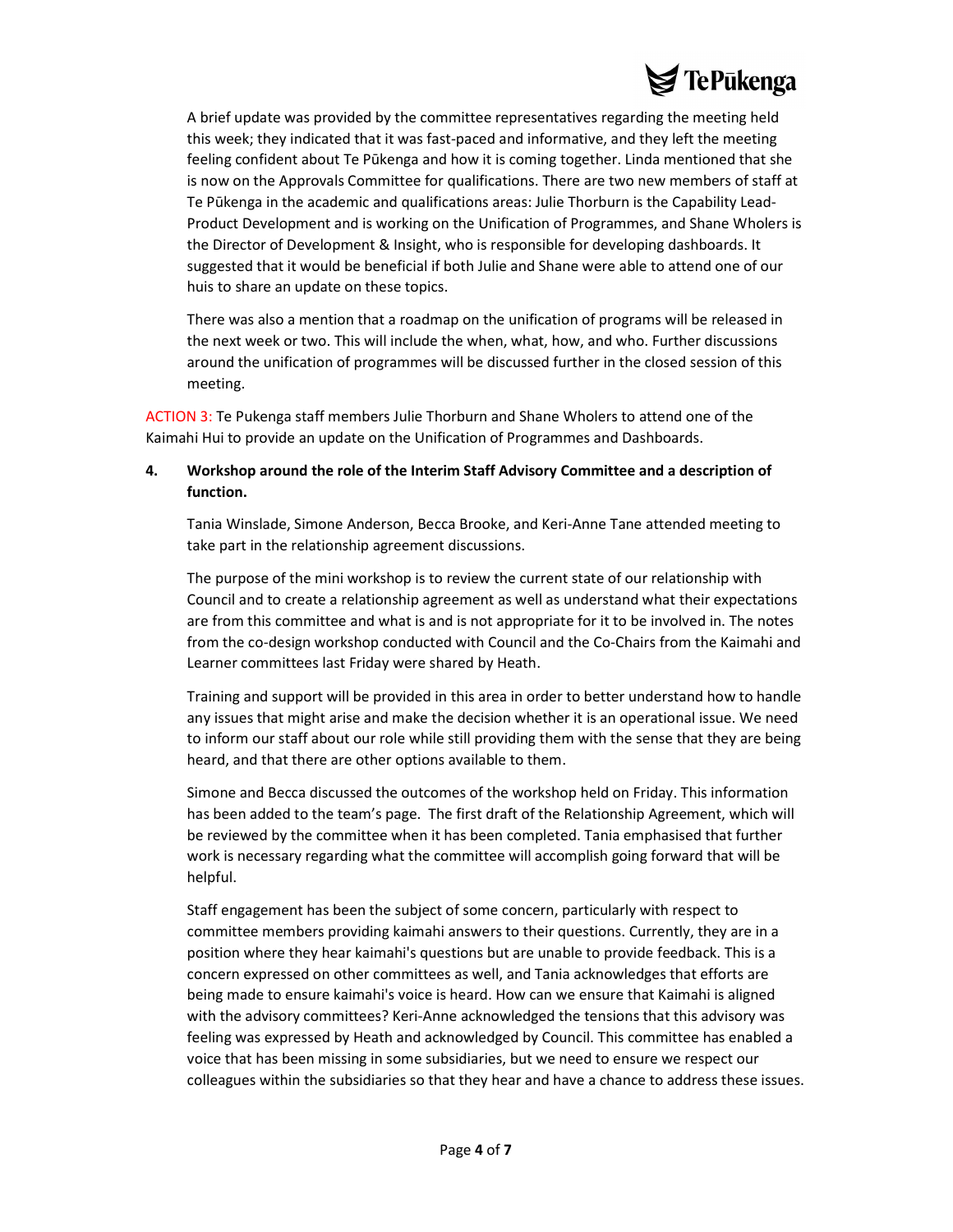# **TePūkenga**

Many subsidiaries have Kaimahi-based committees that can assist in operational issues, and perhaps some exemplary models can be used to help those subsidiaries that are having difficulty hearing the Kaimahi voice. Heath noted that we need to ensure these subsidiary forums are aligned with Te Pūkenga goals.

In this time of change management, Mary-Liz commented that we need to find a bit of transformational joy. The concern is that employees do not see themselves as having a place or a role, and we need a good boost of hope that comes through the committee. In some cases, there is a lack of trust and relationship from the staff through the chain of command to the Council. In order to provide support to kaimahi, a supportive framework must be established around the committee.

According to Keri-Anne, these frustrations have been acknowledged and it has been determined that we cannot wait another year. A plan has been developed for a few early transitions. Keri-Anne added that in the first instance she will meet with Nippy and Heath to determine which channels can be opened to hear these issues, and then determine how best to use her network to contact CEs and HR personnel within subsidiary companies.

Some concern was raised over decisions made by ITPS at tiers lower than the executive level that directly affect the staff, and about the committee voice as in some areas in subsidiaries, the management is suppressing voices and filtering what can be heard. Should this be brought to Council to advise on the filtering of management and the treatment of staff like they are replaceable.

#### 4.1 Governance in our agenda and IKAC

# Funnelling operations up to governance level over-sight (Change Management tool), (Examples)

Heath presented the Change management Guide form and members to consider how this may work for them. Link to document Change Management Tool

This doesn't necessarily need to be completed by committee members but if they can have a look over it will help to guide staff conversations and possibly find the root cause of issues which are more likely to be within the governance domain and can be reported on.

#### 4. General Business

A question was asked if this committee can view the results of the Kaimahi survey sent out earlier this week.

Once again, concerns were raised about the lack of backfilling for employees assigned to Te Pūkenga.

Closed open meeting at 11.45pm

#### 5. Formal Motion for Moving into Committee

It will be moved by the Chair that the public be excluded from the remainder of the meeting. This resolution will be made in reliance on section 48(1) of the Local Government Official Information and Meetings ACT 1987 (LGOIMA) and the particular interests protected by section 9 of the Official Information Act 1982 which would be prejudiced by the holding of the relevant parts of the proceedings of the meeting in public. The general subject of each matter to be considered while the public is excluded, the reason for passing the resolution in relation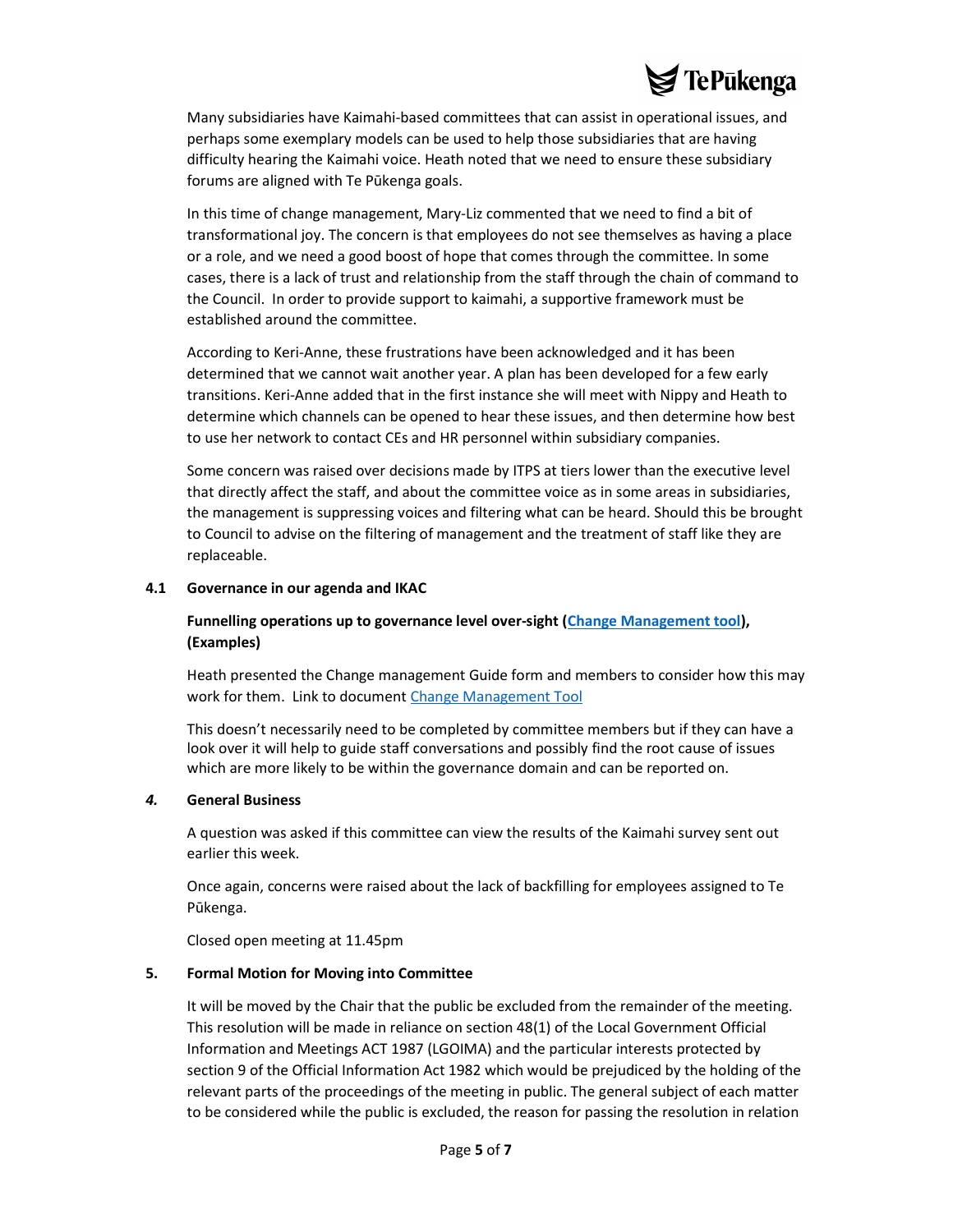

to each matter and the specific grounds under section 48(1) of LGOIMA for the passing of the resolution are as below:

| Item           | General subject of each<br>matter to be considered | Reason for passing resolution in relation to<br>each matter                                                                                                                                                                                                                                                        | Grounds under<br>section 48(1) for the                                                                                                                                                  |
|----------------|----------------------------------------------------|--------------------------------------------------------------------------------------------------------------------------------------------------------------------------------------------------------------------------------------------------------------------------------------------------------------------|-----------------------------------------------------------------------------------------------------------------------------------------------------------------------------------------|
|                |                                                    |                                                                                                                                                                                                                                                                                                                    | passing of the                                                                                                                                                                          |
|                |                                                    |                                                                                                                                                                                                                                                                                                                    | resolution                                                                                                                                                                              |
| 1              | Council Workplan                                   | Section 9(2)(b)(ii) of the Official<br>Information Act - protect information<br>where the making available of the<br>information would be likely unreasonably<br>to prejudice the commercial position of<br>the person who supplied or who is subject<br>of the information.<br>Section 9(2)(g)(i) of the Official | That the public<br>conduct of this item<br>would be likely to<br>result in the disclosure<br>of information for<br>which good reason for<br>withholding could<br>exist under section 9. |
|                |                                                    | Information Act - maintain the effective<br>conduct of public affairs through the free<br>and frank expression of opinion by or<br>between members of any organisation or<br>employees of any organisation in the<br>course of their duty                                                                          |                                                                                                                                                                                         |
| $\overline{2}$ | Te Pūkenga Workplan                                | Section 9(2)(b)(ii) of the Official<br>Information Act - protect information<br>where the making available of the<br>information would be likely unreasonably<br>to prejudice the commercial position of<br>the person who supplied or who is subject<br>of the information.                                       | That the public<br>conduct of this item<br>would be likely to<br>result in the disclosure<br>of information for<br>which good reason for<br>withholding could<br>exist under section 9. |
|                |                                                    | Section $9(2)(g)(i)$ of the Official<br>Information Act - maintain the effective<br>conduct of public affairs through the free<br>and frank expression of opinion by or<br>between members of any organisation or<br>employees of any organisation in the<br>course of their duty                                  |                                                                                                                                                                                         |
| 3              | Unified funding system<br>(UFS)                    | Section 9(2)(b)(ii) of the Official<br>Information Act - protect information<br>where the making available of the<br>information would be likely unreasonably<br>to prejudice the commercial position of<br>the person who supplied or who is subject<br>of the information.                                       | That the public<br>conduct of this item<br>would be likely to<br>result in the disclosure<br>of information for<br>which good reason for<br>withholding could<br>exist under section 9. |
|                |                                                    | Section 9(2)(g)(i) of the Official<br>Information Act - maintain the effective<br>conduct of public affairs through the free<br>and frank expression of opinion by or<br>between members of any organisation or<br>employees of any organisation in the<br>course of their duty                                    |                                                                                                                                                                                         |

The meeting closed at 1:00pm with Karakia Whatuwhera